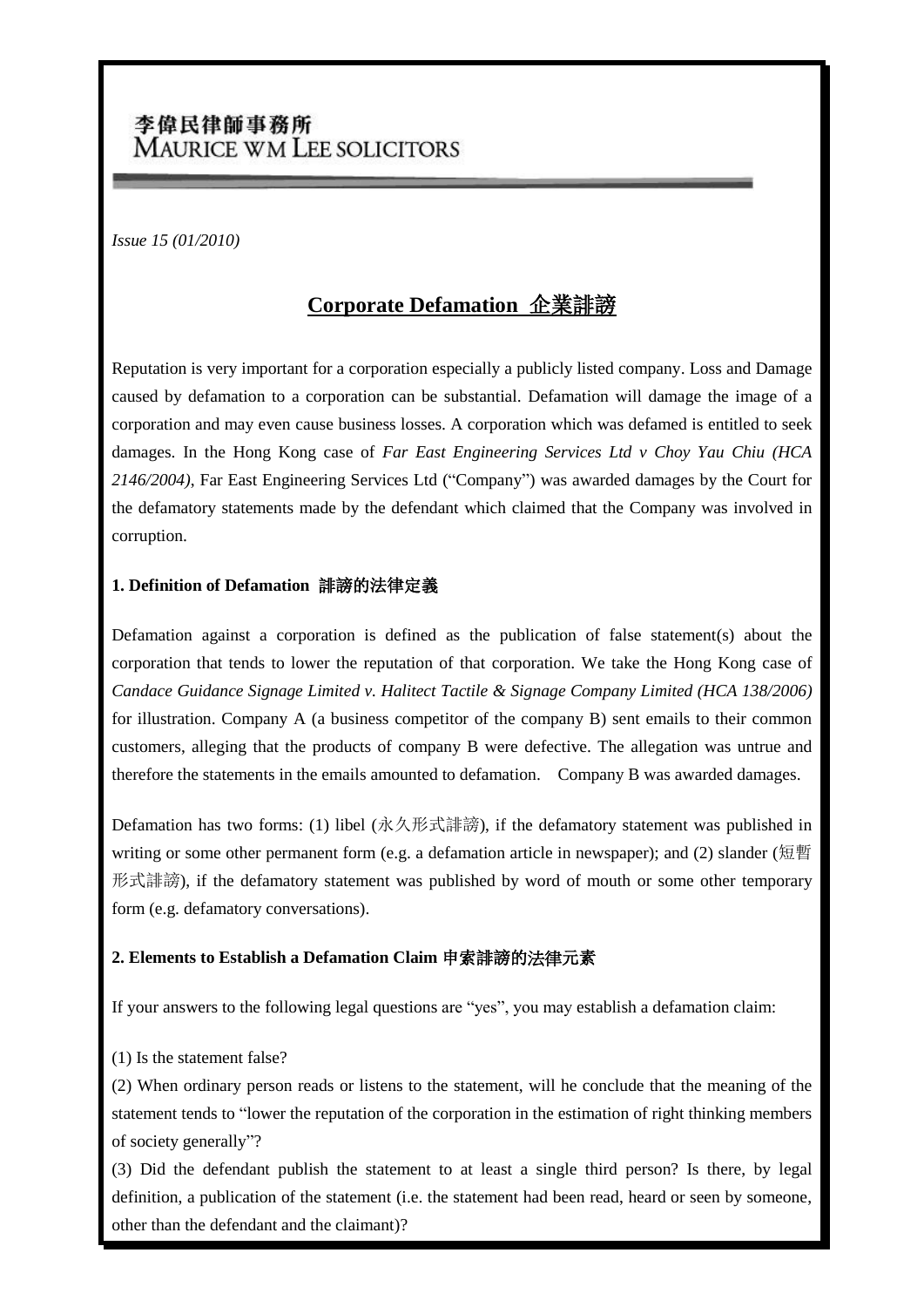(4) Does the statement expressly refer to the particular corporation? Alternatively, an ordinary reader or ordinary listener would understand that the statement refers to the particular corporation?

#### **3. Recoverable damages in defamation cases** 法律上取得的賠償

If a corporation establishes a defamation claim, it is entitled to receive money damages and/or obtain an injunction to stop the repetition of the defamatory statement. The following are some of the factors that the Court normally takes into account in assessing the amount of damages:

(1) the seriousness of the defamation;

(2) the extent of publication;

- (3) the effect of the publication;
- (4) the extent of the corporation reputation;
- (5) the conduct of the defendant; and
- (6) the conduct of the claimant.

Punitive damages (懲罰賠償) are sometimes available in defamation cases in order that the defendant can be "punished". In the UK case of *John v MGN (1997) Q.B. 586*, the court awarded punitive damages of £50,000 when there was clear evidence that the defendant did not believe the statement was true and yet the defendant calculated that it would financially gain from publication despite the possible payment of legal damages payable to the claimant.

### **4. Legal Defences for Defamatory Claim** 誹謗申索的法律辯護理由

It will be helpful to know some of the common legal defences that a defendant may put forward against defamation.

#### Justification (有理可據)

It is a defence if the defendant can prove the defamatory meanings of the statement are substantially true. Other considerations, such as whether the defendant acted maliciously or had known that the statement was false, are irrelevant if the defendant can establish the defence of justification. In other words, the corporation would not be entitled to recover damages if the defendant was simply telling the truth.

In the Hong Kong case of *Mak Shiu Tong v Yue Kwok Ying and Another (FACV No. 4/2004)*, the defendant pleaded justification as the defence to the defamatory statements given by himself which were published in a magazine. The evidence provided by the defendant however was insufficient to prove that the defamatory meanings of the statements are true. The defendant thus failed to rely on justification as his defence.

### Fair Comment (公允評論)

"Fair Comment" is a defence if the defendant can prove the following criteria: